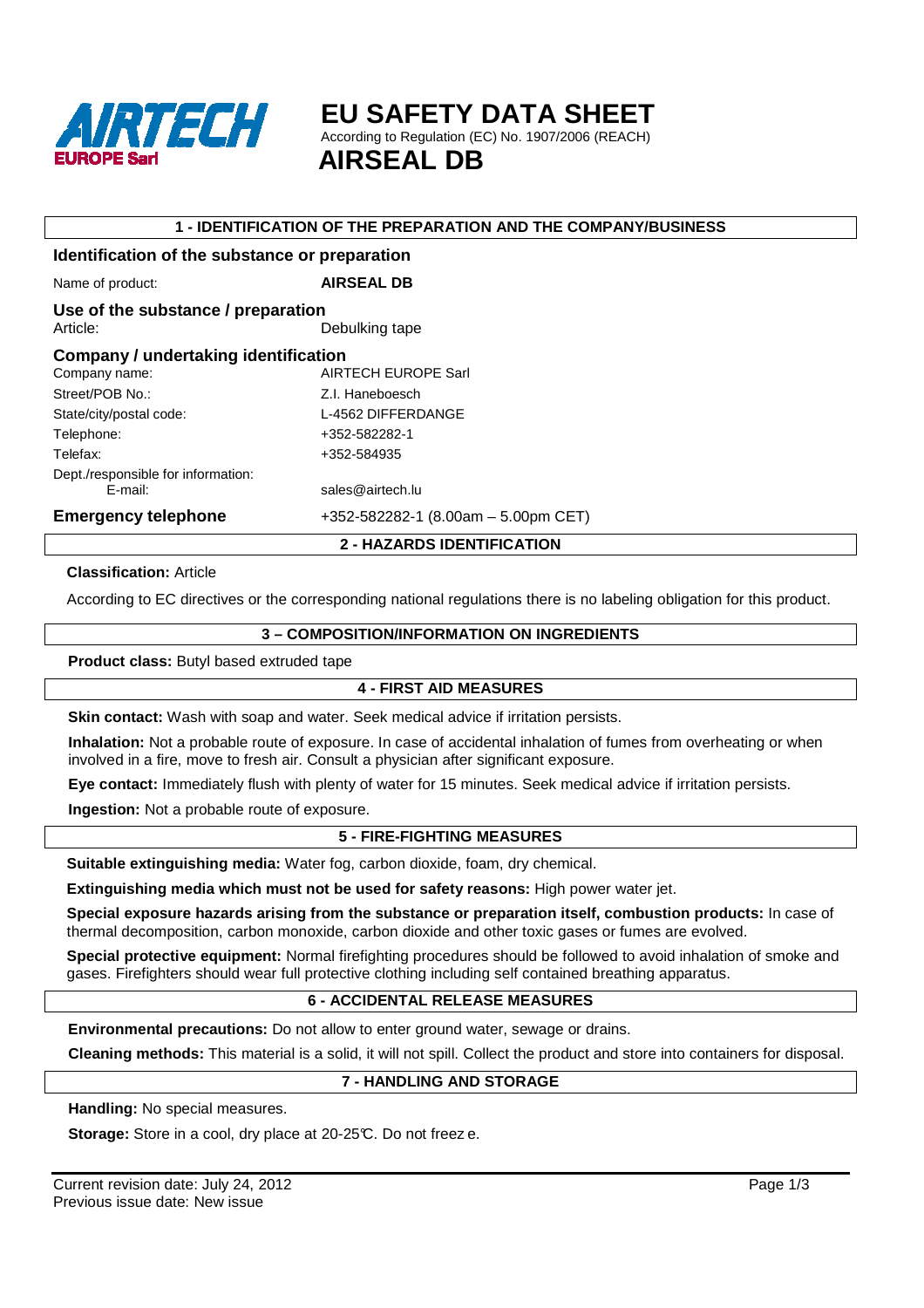

# **EU SAFETY DATA SHEET**

According to Regulation (EC) No. 1907/2006 (REACH)

# **8 - EXPOSURE CONTROLS/ PERSONAL PROTECTION**

#### **Exposure limit values:** None

**Exposure controls:** Overall room ventilation and/or local exhaust at points of fume generation in the work area.

#### **Occupational exposure controls:**

|                   | Respiratory protection: None under normal usage.                                                               |
|-------------------|----------------------------------------------------------------------------------------------------------------|
| Hand protection:  | Protective gloves according to EN 407 are required when handling hot material.                                 |
| Eye protection:   | Not a probable route of exposure. Use safety glasses according to EN 166 as a good<br>general safety practice. |
| Hygiene measures: | Wash hands before handling food and at the end of work.                                                        |

#### **9 - PHYSICAL AND CHEMICAL PROPERTIES**

| Appearance:          | Soft, tacky blue strip, extruded on release paper. |
|----------------------|----------------------------------------------------|
| Odor:                | Very low.                                          |
| pH:                  | Not applicable                                     |
| Solubility in water: | Insoluble.                                         |
| Flash point:         | Not applicable.                                    |
| Volatile content:    | Very low.                                          |
| Melting point/range: | Not applicable                                     |
| Boiling point:       | Not applicable                                     |
| Specific gravity:    | $1.1 - 1.4$                                        |

#### **10 - STABILITY AND REACTIVITY**

**Conditions to avoid:** Heating above maximum use temperature.

**Materials to avoid:** Strong oxidizing agents.

**Hazardous decomposition products:** Decomposition products generated in case of fire are carbon monoxide, carbon dioxide and irritating smoke.

**Additional information:** The product is stable at the handling and storage conditions recommended per § 7 of the safety data sheet and under normal processing conditions.

### **11 - TOXICOLOGICAL INFORMATION**

No known adverse health effects.

### **12 - ECOLOGICAL INFORMATION**

#### **Ecotoxicity:**

Water hazard class:  $1 =$  mild water pollutant

#### **Persistence and degradability:**

Product is not biodegradable.

#### **Additional ecological information:**

Do not allow to enter ground water, sewage or drains.